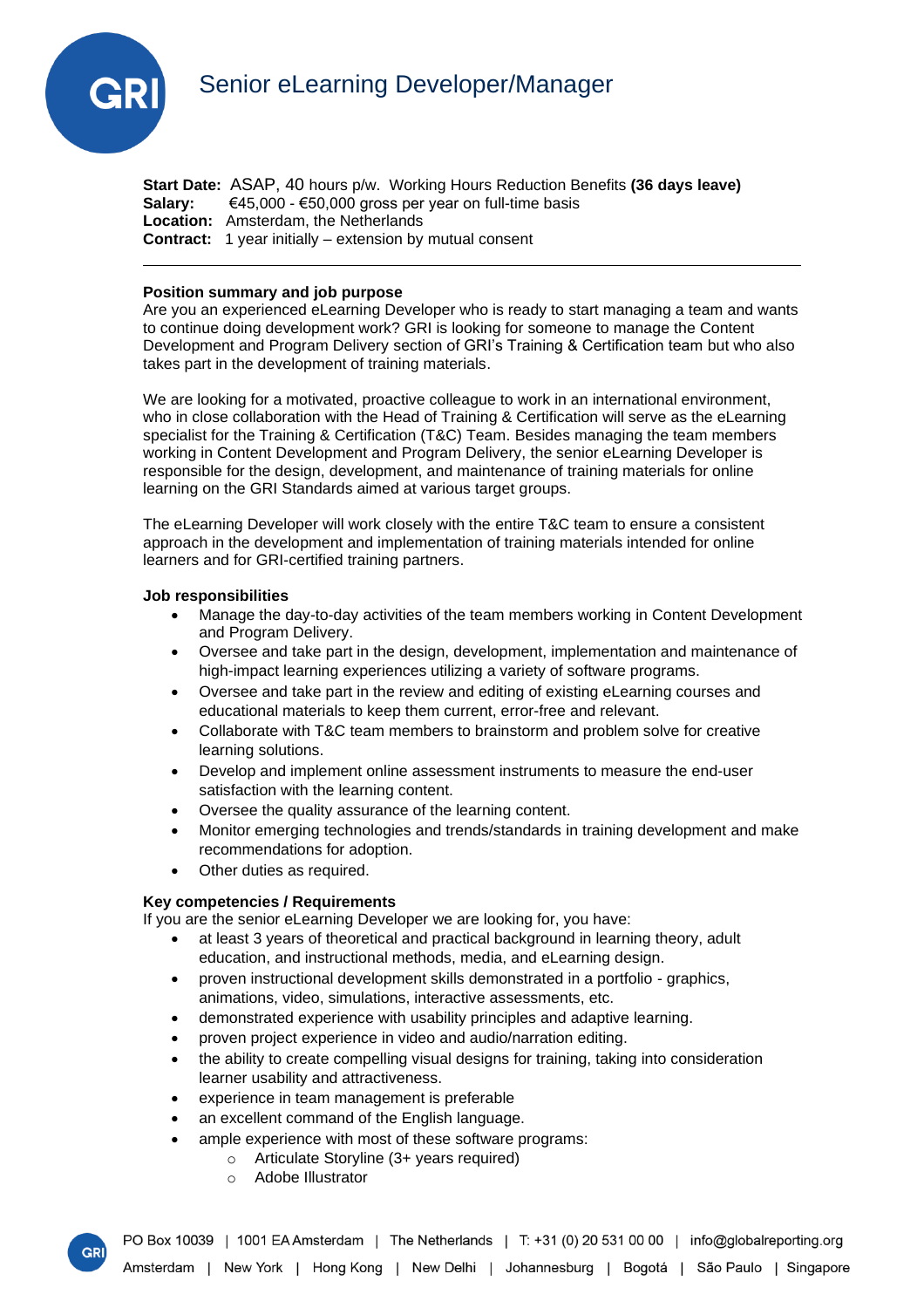- o Adobe Photoshop
- o Camtasia or similar video editing software
- o Audacity or other audio editing software
- o Microsoft PowerPoint

# **Personal characteristics**

If you are the successful candidate for this role:

- you enjoy sharing your professional experience with the team and helping team members grow in their role.
- you have a user-centric design approach and can put yourself in the shoes of the audience.
- you have a growth mindset and are eager to advance your skills.
- you have an eye for detail, and you work in an organized and efficient manner.
- you take pride in your work.
- you can handle a demanding working environment.
- you are self-motivated and a self-starter that can receive an assignment and run with it.
- you take your work seriously, and yourself not so seriously.
- you have the discipline to work remotely.

## **Our offer**

The successful candidate will enjoy:

- a truly international working environment (the T&C team members come from 10 different nationalities)
- 11 leave days (ADV) on top of the regular 25 leave days based on full time employment
- 6% Pension contribution
- Healthcare contribution
- the opportunity to grow professionally in one of the world's leading organizations working in sustainability
- flexible working conditions (working from home is no problem)
- working in an organization that wants to make a difference

# **About GRI**

GRI

GRI (Global Reporting Initiative) is an independent, international organization that helps organizations be transparent and take responsibility for their impacts so that together we can create a sustainable future. We do this through the creation of a global common language for organizations to report their sustainability impacts. This enables informed dialogue and decision-making around those impacts.

GRI is the global standard-setter for impact reporting, which through an independent, multistakeholder process, maintains the world's most comprehensive set of sustainability reporting standards. Available as a free public good in 12 languages, the GRI Standards are, globally, the most widely used for sustainability reporting.

GRI plays a unique role in the global drive to create a sustainable future for all. Sustainability reporting enables transparency and helps markets function more efficiently, supporting better decisions that create sustainable benefits for everyone.

GRI works with businesses, investors, policymakers, civil society, labor organizations and other experts to develop the GRI Standards and promote their use by organizations around the world. The resulting standards help governments hold organizations accountable for their impacts and initiate dialogue to drive corporate contribution to national and international sustainable development efforts.

Today some 10,000 organizations, including 75% of the largest 250 companies in the world, disclose sustainability information through the GRI Standards – something unimaginable only 15